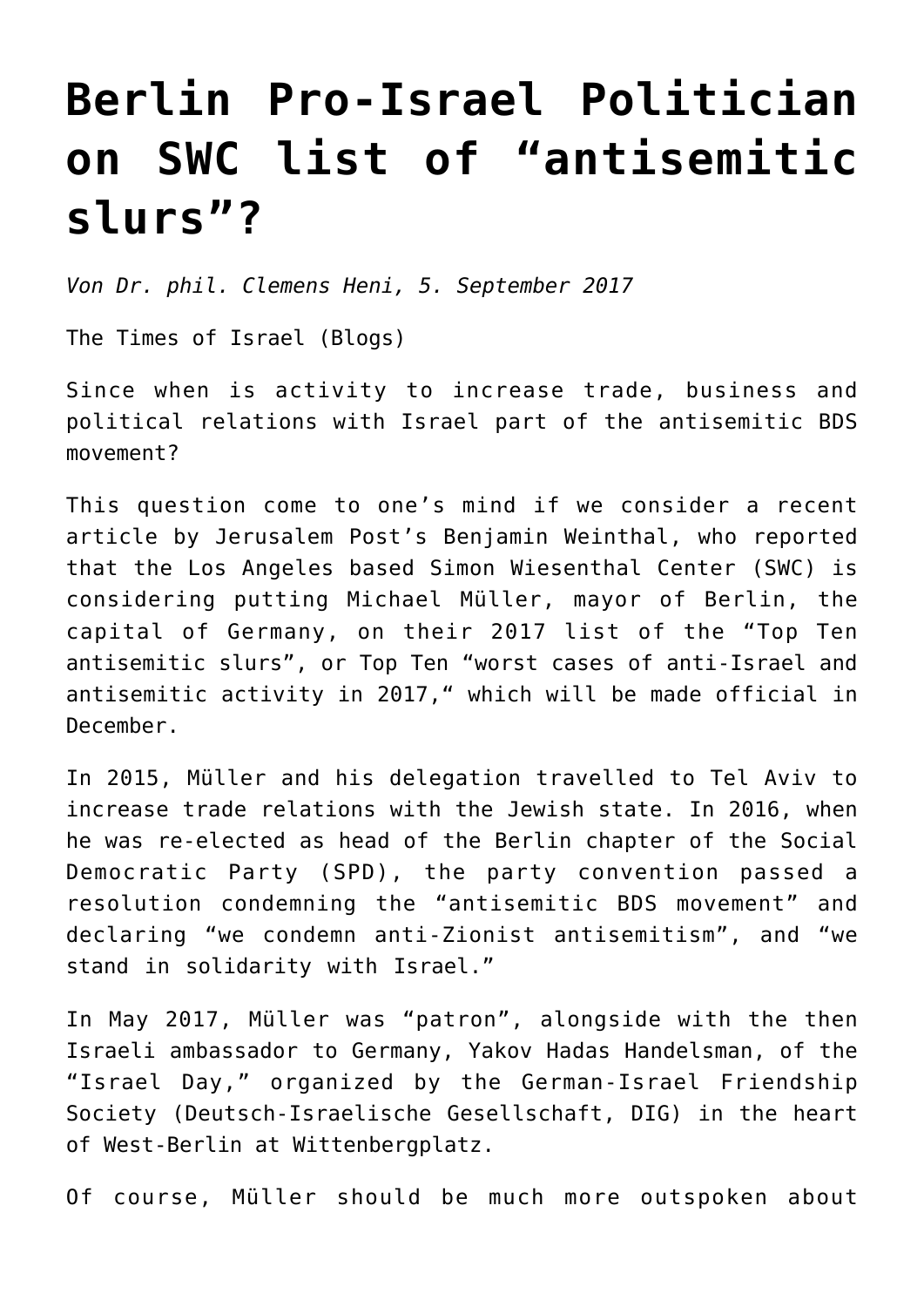antisemitism, no doubt about this. In general, he is not really a vibrant or good politician (think about the disaster of the still not built Berlin International Airport, BER). [He](https://www.morgenpost.de/bezirke/tempelhof-schoeneberg/article211256927/Parkplatz-Streit-in-Muellers-Viertel.html) [just got really upset](https://www.morgenpost.de/bezirke/tempelhof-schoeneberg/article211256927/Parkplatz-Streit-in-Muellers-Viertel.html), when in summer 2017 a politician of the party of the Greens decided to use parking slots directly in front of Müllers home in the neighborhood of Berlin-Tempelhof, for a better infrastructure for bicyclists. Müller does not want a "war against car drivers." This makes him really furious …

Perhaps, BDS may not make him furious – but he never ever is a supporter of BDS. Müller is a pro-Israel politician. His own party attacks BDS, anti-Zionist antisemitism, and stands by israel.

Müller did not prohibit the antisemitic al-Quds rallies, which take place in Berlin every year. Legally spoken, it is unclear, if he could ban it, as we have a judiciary working independently. Many neo-Nazi rallies, for example, which were banned by majors of cities, could take place after a different judgment by courts.

Still, many pro-Israel activists, including myself, pressure Müller to at least symbolically ban the antisemitic al-Quds march. Ironically or not, former head of the Center for Research on Antisemitism (ZfA) at Technical University Berlin, historian Wolfgang Benz, gave the German internet portal Muslim-Markt a supportive and friendly interview in November 2010. Muslim-Markt is among the main supporters and organizers of the al-Quds rally and has been promoting the boycott of Israel at least since 2002, when I first attacked them for their antisemitism.

Contrary to the Simon Wiesenthal Center, most leading pro-Israel activists in Berlin are shocked, outraged or at least irritated by the very idea to put Müller on the list of the worst "antisemitic slurs" in 2017 – as Müller obviously is pro-Israel and has not made any antisemitic statement. Even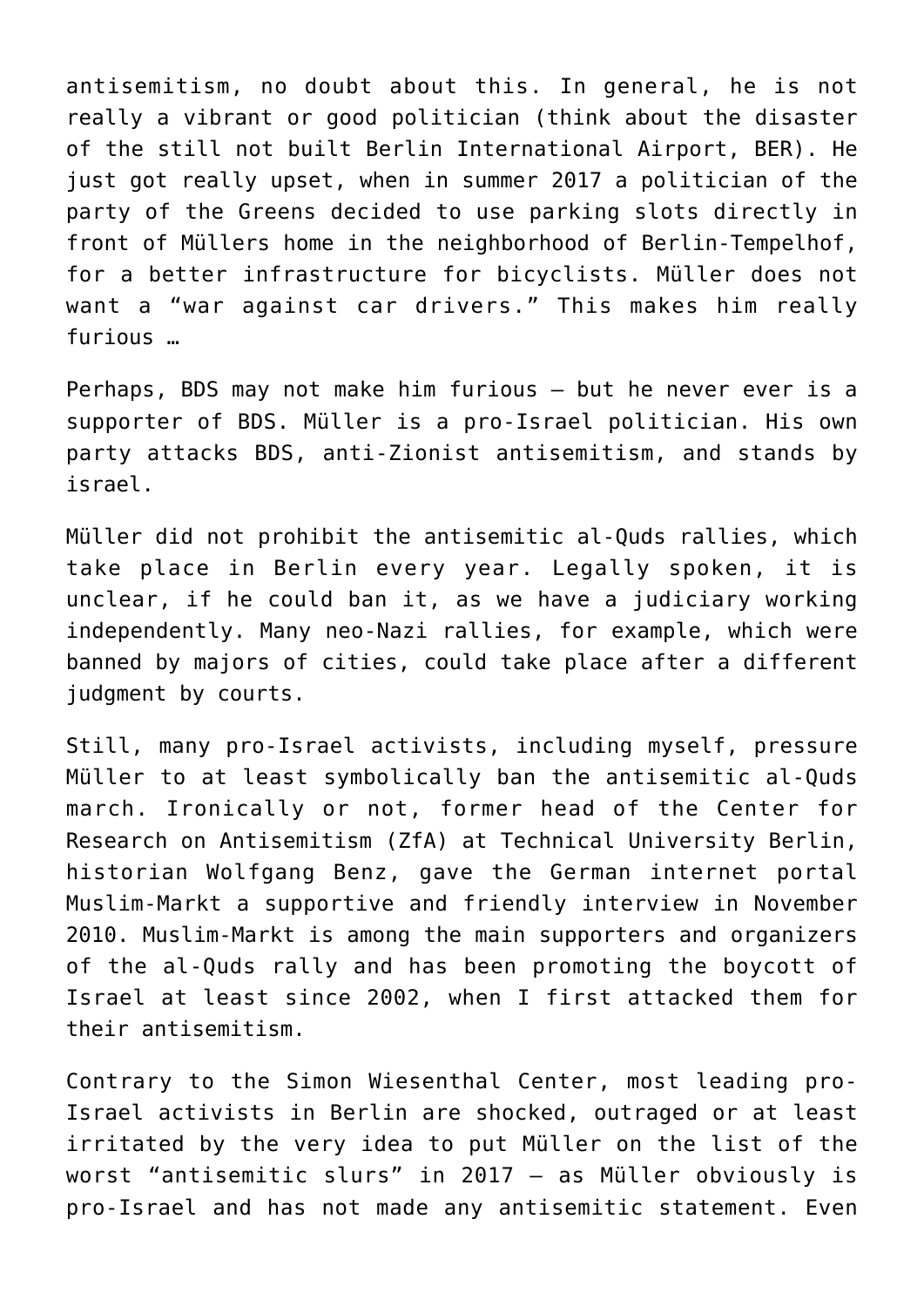the SWC cannot quote an antisemitic statement by him – since when is a non-statement proof for an "antisemitic slur"?

What about the neo-Nazis, the alt-right and others, who shouted "Jews will not replace us"? Who was the American, who then said that "very fine people on both sides" (neo-Nazi versus Antifa) were among those who rallied in Charlottesville?

The very same man intentionally did not mention Jews at Holocaust Remembrance Day 2017. Will the SWC consider to put him on their list of the worst "antisemitic slurs" 2017? Rather not, as they prayed for him, January 20, in Washington,  $D.C.$ 

Or will the SWC consider to put the major of the village of "Herxheim am Berg" in the south-west of Germany, on their list, a Ronald Becker? As the TV program, Kontraste in the first channel ARD reported on August 31, 2017, [he is](https://www.rbb-online.de/kontraste/archiv/kontraste-vom-31-08-2017/hitler-glocke-soll-in-herxheim-bleiben.html) [enthusiastic about a "Hitler-bell" in their church,](https://www.rbb-online.de/kontraste/archiv/kontraste-vom-31-08-2017/hitler-glocke-soll-in-herxheim-bleiben.html) which has been hanging there for some 83 years. Besides a former organist at the church, no one in that very typical German village has a problem with Hitler. On the contrary, some like it, that Hitler built the "Autobahn" etc.

That church bell has a swastika on it, with the inscription "Alles Fuer's Vaterland. Adolf Hitler." ("Everything for the Fatherland…") The major and the priest are very proud and happy about that bell, as it "sounds so well," every 15 minutes it indicates the time.

This indicates the pro-Nazi and far right discourse in Germany today. Rejection of the remembrance of the Shoah is widespread. Many do not think honoring Hitler might hurt anyone. On September 24, millions of Germans will probably vote (up to 8 or 10%) for the far right "Alternative for Germany (AfD)," the first right-wing extremist or even neo-National Socialist party to be elected in the German Federal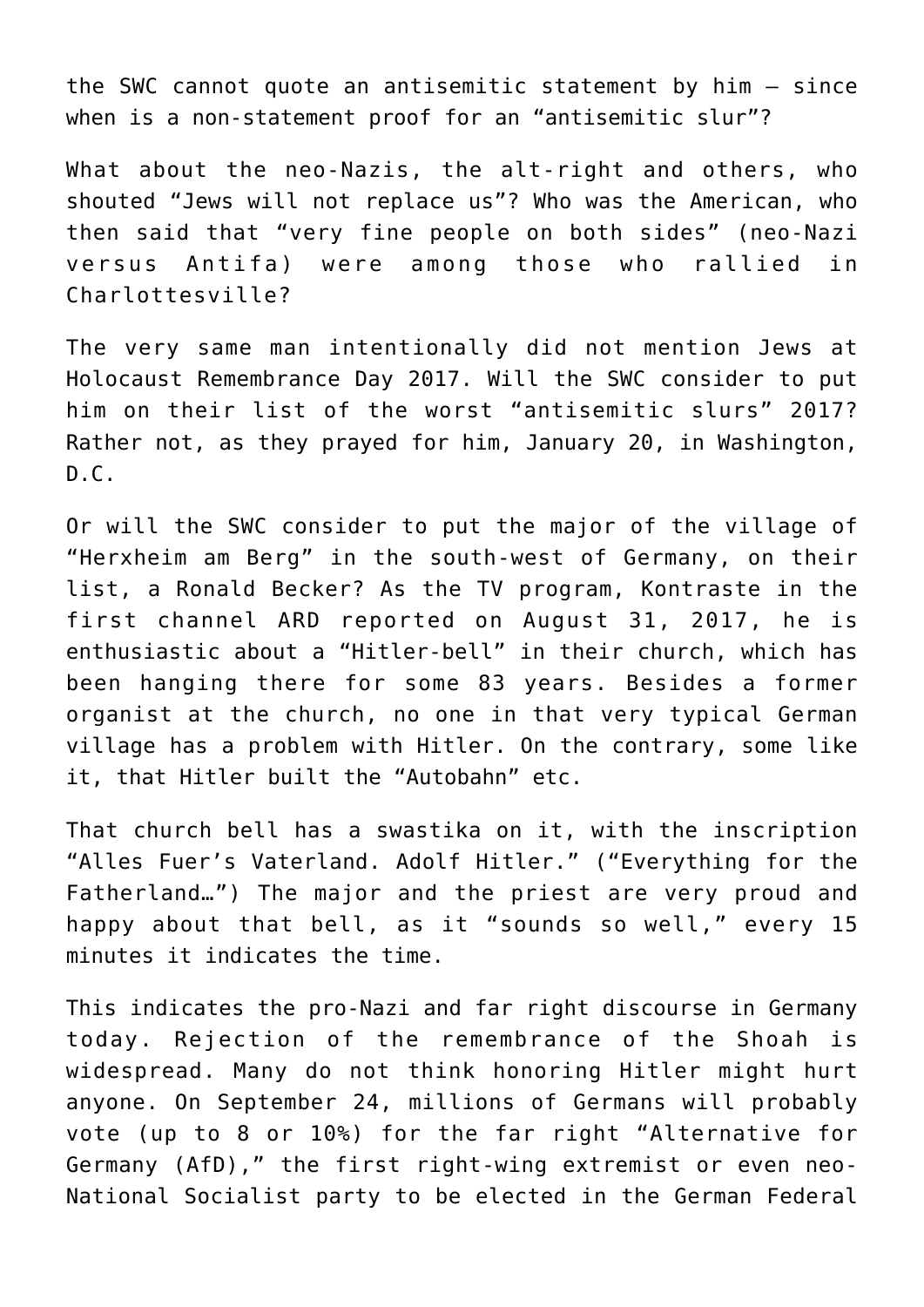Parliament, the Bundestag in Berlin.

The AfD has members like Wolfgang Gedeon who promotes the antisemitic Protocols of the Elders of Zion, some agitate like Goebbels (Björn Höcke), others want to expel German politicians of the Federal Government (born in Germany to immigrants) and "dispose" them in "Turkey" (Alexander Gauland), and head of the party Frauke Petry likes the core word of National Socialism "völkisch" – think of the leading paper of Nazi Germany, the "Völkischer Beobachter".

However, as there is much more on stage here. We can see a nasty campaign against the Left (whatever left-wing means) by many conservative and far right activists and authors in the pro-Israel camp in Germany, and the US. In Germany, in June 2017, many praised a ridiculous, poorly made pro-Israel propaganda film, full of historical distortions. Others, like Marxist Gerhard Scheit from Vienna and his ally Alex Feuerherdt, a blogger, felt hope after the election of Trump. Reuven Rivlin talked to Gabriel.

Former Israeli ambassador to Germany, Shimon Stein, who formerly was a favorite speaker at the pro-Israel community, alongside with historian Moshe Zimmermann accused the German anti-antisemitism camp to devaluate the very term antisemitism. They also attacked that pro-Israel propaganda film.

Many in Germany do not accept and understand that left-wing Zionism or the not so pro-Bibi camp, in the US, the UK, Europe, and Israel is part of the fight against antisemitism, Islamism and jihad.

After the 2016 US presidential election, right-wingers think they are the only ones who have anything to say. They embrace the defamation of all leftists, of gender discourse, climate change discourse, anti-racist debates, many equate the Antifa to neo-Nazis and also compare Hitler to Stalin, and [distort](https://www.washingtonpost.com/opinions/yes-antifa-is-the-moral-equivalent-of-neo-nazis/2017/08/30/9a13b2f6-8d00-11e7-91d5-ab4e4bb76a3a_story.html?tid=ss_tw&utm_term=.8a9875cb83b9)